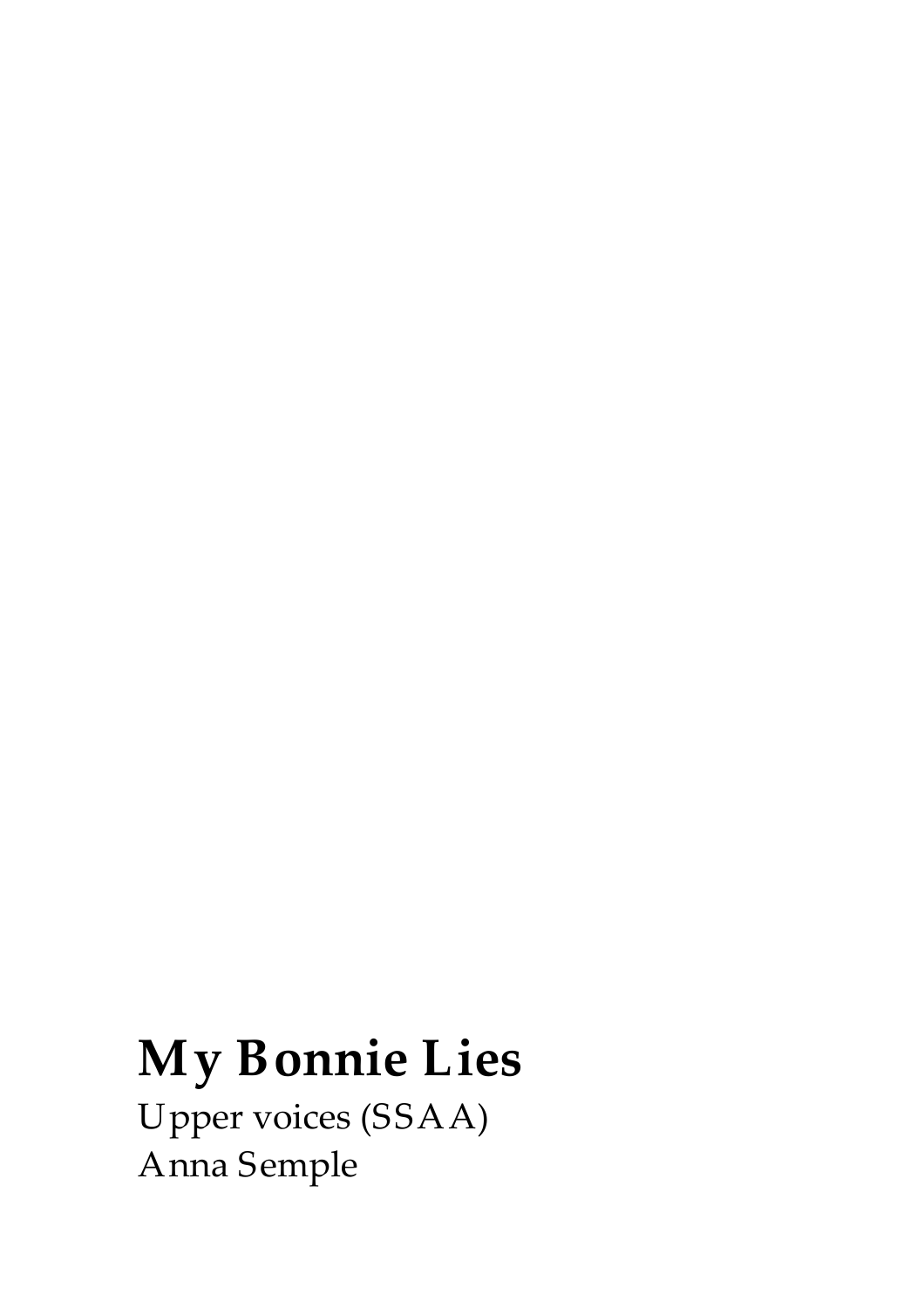## My Bonnie Lies